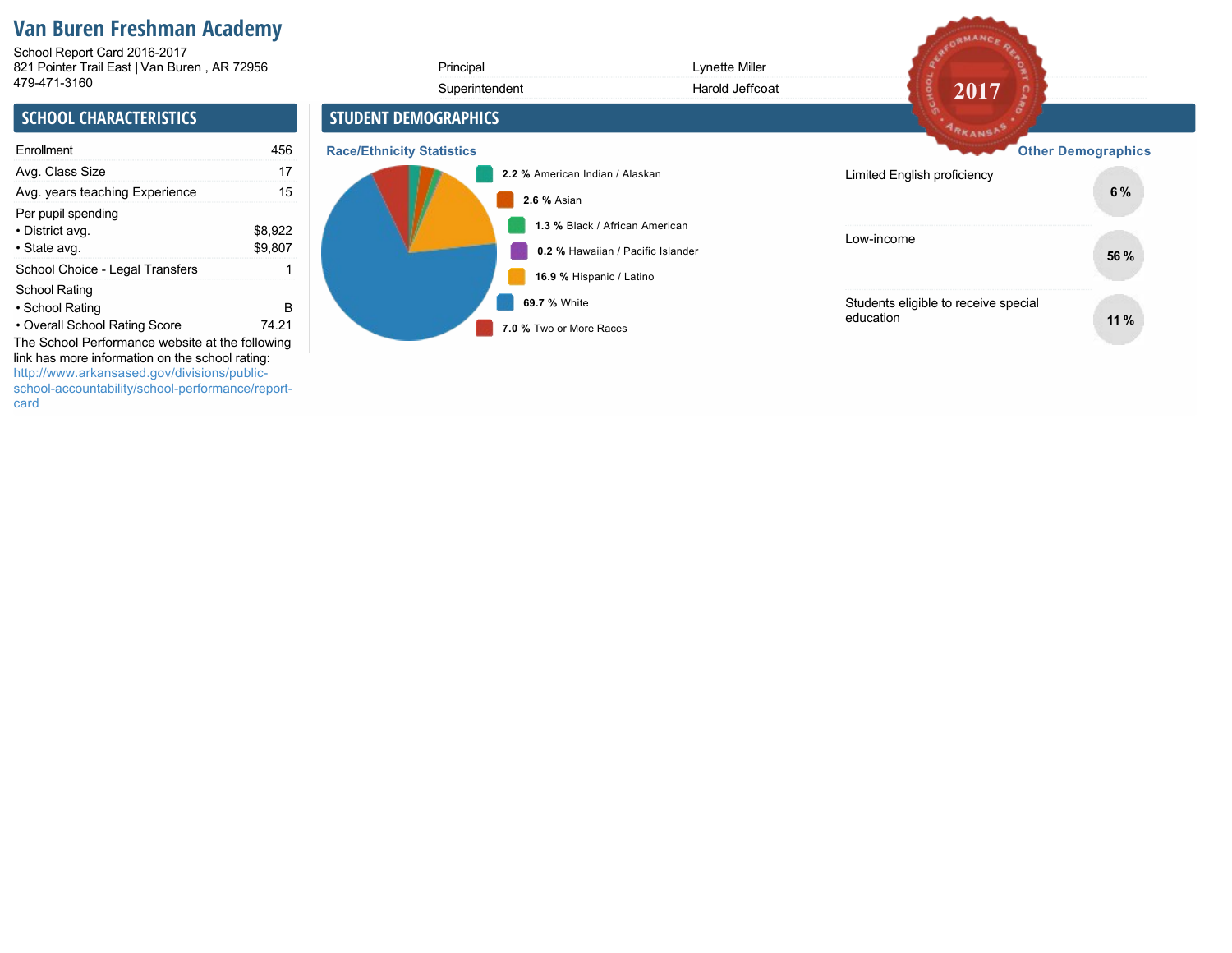|                                                                            |                   | 2014-2015                |                          |                                                                               | 2015-2016                |          |                                   |                          |                          |       | 2016-2017 |                                           |                                                                  |                          |                          |           |           |                            |             |                                                 |                                       |
|----------------------------------------------------------------------------|-------------------|--------------------------|--------------------------|-------------------------------------------------------------------------------|--------------------------|----------|-----------------------------------|--------------------------|--------------------------|-------|-----------|-------------------------------------------|------------------------------------------------------------------|--------------------------|--------------------------|-----------|-----------|----------------------------|-------------|-------------------------------------------------|---------------------------------------|
|                                                                            | Tested<br>2016-17 | Not Met                  | Partially Met Approached | Expectations Expectations Expectations Expectations Expectations Expectations | Met                      | Exceeded | Met or<br>Exceeded                | In Need<br>of<br>Support | Close                    | Ready |           | Ready<br>or<br><b>Exceeding Exceeding</b> | <b>District</b><br>Avg<br>Ready or<br><b>Exceeding Exceeding</b> | State<br>Avg<br>Ready or | In Need<br>of<br>Support | Close     | Ready     | <b>Exceeding Exceeding</b> | Ready<br>or | <b>District</b><br>Avg<br>Ready or<br>Exceeding | State<br>Avg<br>Ready or<br>Exceeding |
| 9th Grade Literacy                                                         |                   |                          |                          |                                                                               |                          |          |                                   |                          |                          |       |           |                                           |                                                                  |                          |                          |           |           |                            |             |                                                 |                                       |
| All Students Percentage of<br>Students                                     | 99.51             |                          |                          |                                                                               |                          |          |                                   |                          |                          |       |           |                                           | 53.01                                                            | $---$                    | 17.94                    | 18.18     | 21.62     | 42.26                      | 63.88       | 63.88                                           | 52.94                                 |
| All Students Number of Students                                            |                   |                          |                          |                                                                               |                          |          |                                   | $\overline{\phantom{a}}$ | $\overline{\phantom{a}}$ | ---   |           | ---                                       |                                                                  |                          | 73                       | 74        | 88        | 172                        | 260         |                                                 |                                       |
| <b>TAGG</b>                                                                | 99.20             |                          | --                       |                                                                               | ---                      |          | ---                               |                          |                          | ---   |           | ---                                       | 43.07                                                            | $\hspace{0.05cm} \ldots$ | 24.10                    | 21.29     | 23.69     | 30.92                      | 54.62       | 54.62                                           | 40.25                                 |
| African American                                                           | <b>RV</b>         |                          | ---                      | ---                                                                           | ---                      |          | ---                               | $\overline{\phantom{a}}$ | ---                      | ---   | ---       | $---$                                     | 50.00                                                            | $\hspace{0.05cm} \ldots$ | <b>RV</b>                | <b>RV</b> | <b>RV</b> | <b>RV</b>                  | <b>RV</b>   | 40.00                                           | 30.33                                 |
| Hispanic                                                                   | 100.00            | $\overline{a}$           | ---                      | ---                                                                           | ---                      |          | ---                               | $\overline{\phantom{a}}$ |                          | ---   |           | ---                                       | 36.84                                                            | $\hspace{0.05cm} \ldots$ | 18.06                    | 19.44     | 29.17     | 33.33                      | 62.50       | 62.50                                           | 45.80                                 |
| Caucasian                                                                  | 99.29             | $\hspace{0.05cm} \cdots$ | ---                      | ---                                                                           | $\hspace{0.05cm} \ldots$ | ---      | $\hspace{0.05cm} \dashrightarrow$ | ---                      | $---$                    | ---   | ---       | ---                                       | 57.24                                                            | ---                      | 18.71                    | 17.27     | 20.86     | 43.17                      | 64.03       | 64.03                                           | 61.15                                 |
| <b>Economically Disadvantaged</b>                                          | 99.16             | ---                      | ---                      | ---                                                                           | ---                      | ---      | ---                               | ---                      |                          | ---   | ---       | $---$                                     | 43.40                                                            | $\hspace{0.05cm} \ldots$ | 22.55                    | 20.85     | 23.83     | 32.77                      | 56.60       | 56.60                                           | 41.39                                 |
| <b>Students with Disabilities</b>                                          | 100.00            | ---                      | ---                      | ---                                                                           | ---                      | ---      | $\hspace{0.05cm} \dashrightarrow$ | ---                      | $---$                    | ---   | ---       | $---$                                     | 7.69                                                             | $\hspace{0.05cm} \ldots$ | 72.97                    | 18.92     | 8.11      | 0.00                       | 8.11        | 8.11                                            | 6.39                                  |
| <b>Limited English Proficient</b>                                          | 100.00            | ---                      | ---                      | ---                                                                           | ---                      | ---      | $\hspace{0.05cm} \dashrightarrow$ | ---                      | ---                      | $---$ | ---       | $---$                                     | 18.18                                                            | $---$                    | 24.14                    | 24.14     | 37.93     | 13.79                      | 51.72       | 51.72                                           | 25.39                                 |
| Number of recently arrived LEP students not assessed in 9th Grade Literacy |                   |                          |                          |                                                                               |                          |          | $---$                             |                          |                          |       |           |                                           |                                                                  | $---$                    |                          |           |           |                            |             |                                                 | <b>RV</b>                             |
| Female                                                                     | 99.52             | $\overline{\phantom{a}}$ | ---                      | ---                                                                           | ---                      | ---      | $---$                             | $---$                    | $---$                    | $---$ | ---       | $\overline{\phantom{a}}$                  | 65.03                                                            | $\overline{\phantom{a}}$ | 12.50                    | 17.31     | 20.67     | 49.52                      | 70.19       | 70.19                                           | 62.00                                 |
| Male                                                                       | 99.50             | ---                      | ---                      | ---                                                                           | $---$                    | ---      | ---                               | ---                      | $---$                    | ---   | ---       | ---                                       | 43.53                                                            | $\overline{\phantom{a}}$ | 23.62                    | 19.10     | 22.61     | 34.67                      | 57.29       | 57.29                                           | 44.27                                 |
| Migrant                                                                    | 100.00            | $---$                    | ---                      | $---$                                                                         | $---$                    | ---      | $---$                             | $---$                    | ---                      | $---$ | ---       | ---                                       | 47.37                                                            | $\overline{\phantom{a}}$ | 31.25                    | 25.00     | 18.75     | 25.00                      | 43.75       | 43.75                                           | 29.44                                 |
| 9th Grade Mathematics                                                      |                   |                          |                          |                                                                               |                          |          |                                   |                          |                          |       |           |                                           |                                                                  |                          |                          |           |           |                            |             |                                                 |                                       |
| All Students Percentage of<br>Students                                     | 99.51             |                          |                          |                                                                               |                          |          |                                   |                          |                          |       |           |                                           | 37.26                                                            | $\hspace{0.05cm} \ldots$ | 33.50                    | 28.08     | 21.92     | 16.50                      | 38.42       | 38.42                                           | 31.51                                 |
| All Students Number of Students                                            |                   |                          |                          |                                                                               |                          |          |                                   | $---$                    | $---$                    | ---   | ---       | $---$                                     |                                                                  |                          | 136                      | 114       | 89        | 67                         | 156         |                                                 |                                       |
| <b>TAGG</b>                                                                | 99.20             | $---$                    | ---                      | ---                                                                           | $---$                    | ---      | $---$                             | $---$                    | $---$                    | $---$ | ---       | ---                                       | 25.00                                                            | $\overline{\phantom{a}}$ | 42.57                    | 28.92     | 18.07     | 10.44                      | 28.51       | 28.51                                           | 20.38                                 |
| African American                                                           | <b>RV</b>         | $---$                    | ---                      | ---                                                                           | $---$                    | ---      | $---$                             | $---$                    | $\overline{\phantom{a}}$ | ---   | ---       | ---                                       | 10.00                                                            | $---$                    | RV                       | <b>RV</b> | <b>RV</b> | <b>RV</b>                  | <b>RV</b>   | 40.00                                           | 11.09                                 |
| Hispanic                                                                   | 100.00            | $\overline{\phantom{a}}$ | ---                      | ---                                                                           | $---$                    | ---      | $---$                             | $\overline{\phantom{a}}$ | ---                      | ---   | ---       | $\overline{\phantom{a}}$                  | 24.36                                                            | $---$                    | 30.56                    | 38.89     | 18.06     | 12.50                      | 30.56       | 30.56                                           | 23.56                                 |
| Caucasian                                                                  | 99.28             | ---                      | ---                      | ---                                                                           | ---                      | ---      | $---$                             | $---$                    | $---$                    | ---   | ---       | ---                                       | 40.43                                                            | $---$                    | 34.30                    | 27.08     | 21.66     | 16.97                      | 38.63       | 38.63                                           | 39.03                                 |
| <b>Economically Disadvantaged</b>                                          | 99.16             | ---                      | ---                      | ---                                                                           | ---                      | ---      | $\hspace{0.05cm} \ldots$          | ---                      |                          | ---   | ---       | ---                                       | 25.19                                                            | ---                      | 41.70                    | 28.94     | 18.30     | 11.06                      | 29.36       | 29.36                                           | 21.00                                 |
| <b>Students with Disabilities</b>                                          | 100.00            | ---                      | ---                      | ---                                                                           | ---                      |          | ---                               | ---                      |                          | ---   | ---       | ---                                       | 0.00                                                             | ---                      | 83.78                    | 13.51     | 2.70      | 0.00                       | 2.70        | 2.70                                            | 3.03                                  |
| <b>Limited English Proficient</b>                                          | 100.00            | $\overline{a}$           | ---                      | ---                                                                           | ---                      |          | $---$                             | $\overline{\phantom{a}}$ |                          | ---   | ---       | $---$                                     | 4.35                                                             | $\hspace{0.05cm} \ldots$ | 41.38                    | 37.93     | 17.24     | 3.45                       | 20.69       | 20.69                                           | 10.10                                 |
| Female                                                                     | 99.52             | $\overline{\phantom{a}}$ | ---                      | ---                                                                           | ---                      | ---      | $---$                             | $\overline{\phantom{a}}$ | $\overline{\phantom{a}}$ | ---   | ---       | ---                                       | 35.87                                                            | $\hspace{0.05cm} \ldots$ | 28.85                    | 30.29     | 23.08     | 17.79                      | 40.87       | 40.87                                           | 32.60                                 |
| Male                                                                       | 99.50             |                          |                          |                                                                               | ---                      |          | ---                               |                          |                          | ---   |           | ---                                       | 38.36                                                            | $---$                    | 38.38                    | 25.76     | 20.71     | 15.15                      | 35.86       | 35.86                                           | 30.47                                 |
| Migrant                                                                    | 100.00            |                          |                          | ---                                                                           |                          |          | ---                               |                          |                          | ---   |           | ---                                       | 30.00                                                            | $\hspace{0.05cm} \ldots$ | 31.25                    | 50.00     | 18.75     | 0.00                       | 18.75       | 18.75                                           | 10.81                                 |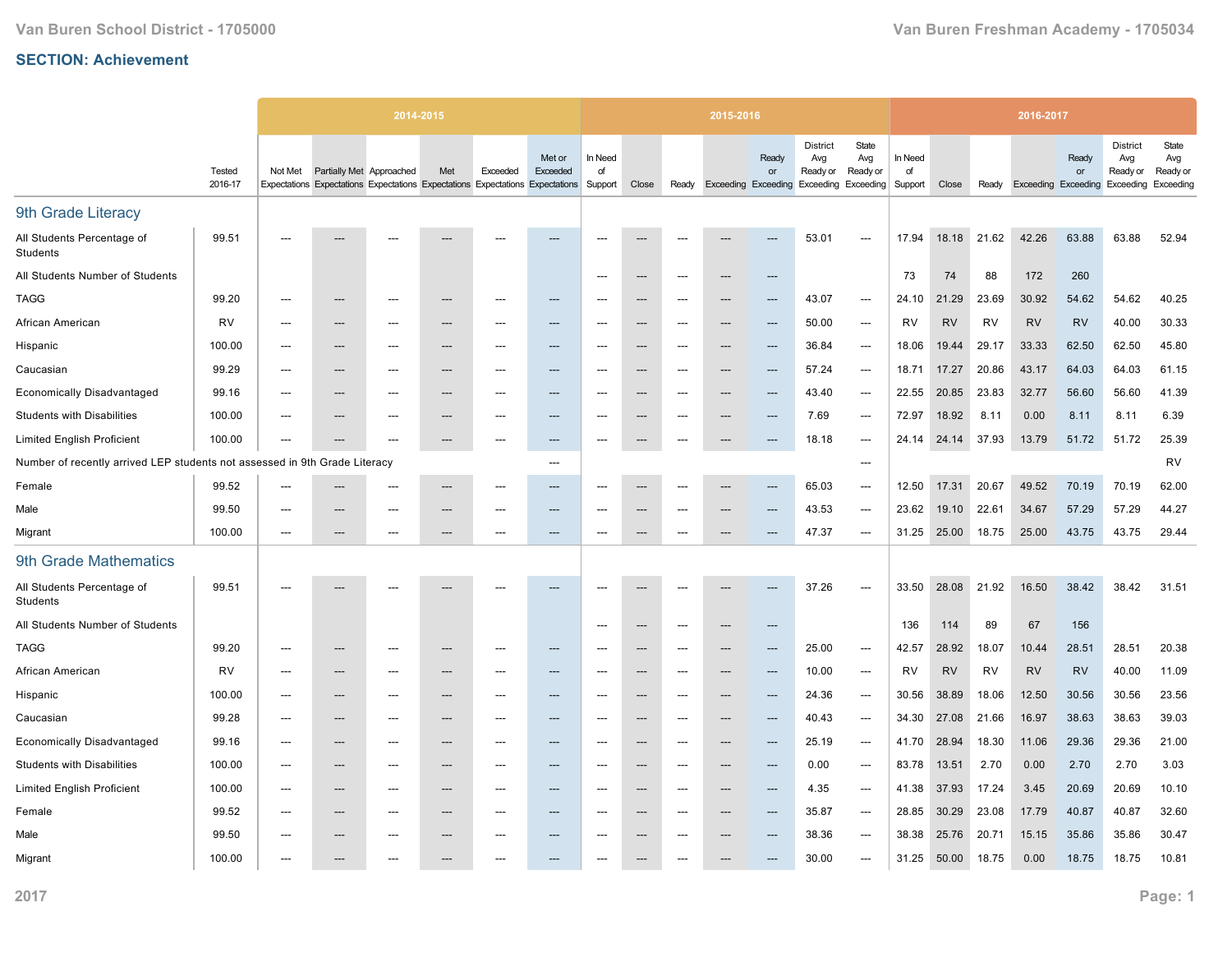|                                     |                   |                          | 2014-2015              |                          |                              | 2015-2016  |                          |       |                          |                            | 2016-2017   |                                                    |                          |                          |           |           |                            |             |                                                 |                                       |
|-------------------------------------|-------------------|--------------------------|------------------------|--------------------------|------------------------------|------------|--------------------------|-------|--------------------------|----------------------------|-------------|----------------------------------------------------|--------------------------|--------------------------|-----------|-----------|----------------------------|-------------|-------------------------------------------------|---------------------------------------|
|                                     | Tested<br>2016-17 | Below<br>Basic           | Basic                  |                          | Proficient Advanced Advanced | Prof<br>or | In Need<br>∩f<br>Support | Close | Ready                    | <b>Exceeding Exceeding</b> | Ready<br>or | District<br>Avg<br>Ready or<br>Exceeding Exceeding | State<br>Avg<br>Ready or | In Need<br>οf<br>Support | Close     | Ready     | <b>Exceeding Exceeding</b> | Ready<br>or | <b>District</b><br>Avg<br>Ready or<br>Exceeding | State<br>Avg<br>Ready or<br>Exceeding |
| 9th Grade Science                   |                   |                          |                        |                          |                              |            |                          |       |                          |                            |             |                                                    |                          |                          |           |           |                            |             |                                                 |                                       |
| All Students Percentage of Students | 99.51             | $---$                    | $---$                  | $---$                    | ---                          | ---        | ---                      | ---   | $---$                    | $---$                      | ---         | 29.26                                              | $---$                    | 34.40                    | 26.54     | 24.08     | 14.99                      | 39.07       | 39.07                                           | 33.47                                 |
| All Students Number of Students     |                   |                          |                        |                          |                              |            | $---$                    | $---$ | $---$                    | $---$                      | $---$       |                                                    |                          | 140                      | 108       | 98        | 61                         | 159         |                                                 |                                       |
| <b>TAGG</b>                         | 99.20             | $---$                    | $---$                  | $\hspace{0.05cm} \ldots$ | ---                          | $---$      | ---                      | $---$ | $\hspace{0.05cm} \ldots$ | $---$                      | $---$       | 20.52                                              | $---$                    | 42.97                    | 27.31     | 18.88     | 10.84                      | 29.72       | 29.72                                           | 21.88                                 |
| African American                    | <b>RV</b>         | $---$                    | $\qquad \qquad \cdots$ | ---                      | $---$                        | $---$      | ---                      | $---$ | $\hspace{0.05cm} \ldots$ | $---$                      | $---$       | 20.00                                              | $---$                    | <b>RV</b>                | <b>RV</b> | <b>RV</b> | <b>RV</b>                  | <b>RV</b>   | 40.00                                           | 11.88                                 |
| Hispanic                            | 100.00            | ---                      | $---$                  | ---                      | $---$                        | $---$      | ---                      | $---$ | $\hspace{0.05cm} \ldots$ | $---$                      | $---$       | 15.38                                              | $---$                    | 36.11                    | 29.17     | 23.61     | 11.11                      | 34.72       | 34.72                                           | 24.33                                 |
| Caucasian                           | 99.29             | $---$                    | $\qquad \qquad \cdots$ | $---$                    | ---                          | $---$      | ---                      | $---$ | $\hspace{0.05cm} \ldots$ | $---$                      | ---         | 32.86                                              | $---$                    | 34.17                    | 27.34     | 23.74     | 14.75                      | 38.49       | 38.49                                           | 41.68                                 |
| <b>Economically Disadvantaged</b>   | 99.16             | $---$                    | $---$                  | $---$                    | $---$                        | $---$      | $---$                    | $---$ | $---$                    | $---$                      | ---         | 20.68                                              | $---$                    | 42.13                    | 27.23     | 19.15     | 11.49                      | 30.64       | 30.64                                           | 22.48                                 |
| <b>Students with Disabilities</b>   | 100.00            | $---$                    | $---$                  | ---                      | $---$                        | $---$      | ---                      | $---$ | $\hspace{0.05cm} \ldots$ | $---$                      | $---$       | 0.00                                               | $---$                    | 83.78                    | 13.51     | 2.70      | 0.00                       | 2.70        | 2.70                                            | 3.89                                  |
| Limited English Proficient          | 100.00            | $---$                    | $\qquad \qquad \cdots$ | ---                      | $---$                        | $---$      | ---                      | $---$ | $\hspace{0.05cm} \ldots$ | $---$                      | $---$       | 4.35                                               | $---$                    | 44.83                    | 37.93     | 13.79     | 3.45                       | 17.24       | 17.24                                           | 9.73                                  |
| Female                              | 99.52             | $---$                    | $---$                  | ---                      | $---$                        | ---        | ---                      | $---$ | $\hspace{0.05cm} \ldots$ | $---$                      | ---         | 28.26                                              | $---$                    | 30.77                    | 28.37     | 25.48     | 15.38                      | 40.87       | 40.87                                           | 35.95                                 |
| Male                                | 99.50             | $\hspace{0.05cm} \ldots$ | $\qquad \qquad \cdots$ | ---                      | ---                          | ---        | $\hspace{0.05cm} \ldots$ | $---$ | $\hspace{0.05cm} \ldots$ | ---                        |             | 30.04                                              | $\hspace{0.05cm} \ldots$ | 38.19                    | 24.62     | 22.61     | 14.57                      | 37.19       | 37.19                                           | 31.10                                 |
| Migrant                             | 100.00            | ---                      | $\qquad \qquad \cdots$ | ---                      | ---                          | ---        | ---                      | ---   | $---$                    |                            |             | 15.00                                              | $---$                    | 43.75                    | 31.25     | 25.00     | 0.00                       | 25.00       | 25.00                                           | 14.86                                 |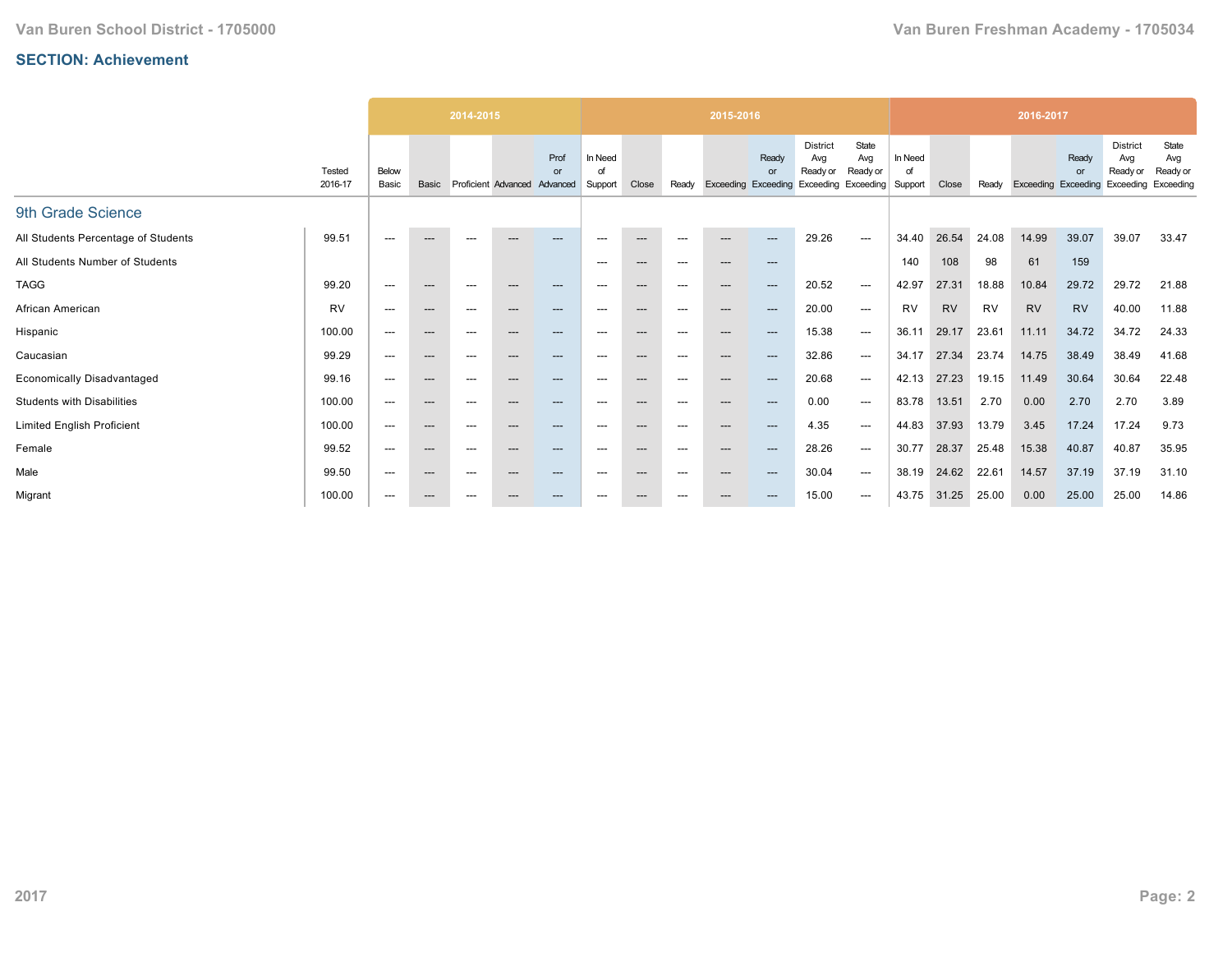#### **SECTION: Achievement - Value-Added Student Academic Growth**

|                                   | 2014-2015                       |                                       |                                        |                           | 2015-2016                       |                                       |                                        |                           | 2016-2017                       |                                       |                                        |                           |
|-----------------------------------|---------------------------------|---------------------------------------|----------------------------------------|---------------------------|---------------------------------|---------------------------------------|----------------------------------------|---------------------------|---------------------------------|---------------------------------------|----------------------------------------|---------------------------|
|                                   | Math<br>Value<br>Added<br>Score | <b>ELA</b><br>Value<br>Added<br>Score | Weighted<br>Average<br>$ELA +$<br>Math | School<br>Growth<br>Score | Math<br>Value<br>Added<br>Score | <b>ELA</b><br>Value<br>Added<br>Score | Weighted<br>Average<br>$ELA +$<br>Math | School<br>Growth<br>Score | Math<br>Value<br>Added<br>Score | <b>ELA</b><br>Value<br>Added<br>Score | Weighted<br>Average<br>$ELA +$<br>Math | School<br>Growth<br>Score |
| <b>Combined Population</b>        | ---                             | $---$                                 | ---                                    | $---$                     | $---$                           | $---$                                 | ---                                    | $---$                     | 0.1300                          | 0.1700                                | 0.1500                                 | 85                        |
| <b>TAGG</b>                       | ---                             | $---$                                 | ---                                    | $\qquad \qquad \cdots$    | $--$                            | ---                                   | ---                                    | $---$                     | $\hspace{0.05cm} \ldots$        | ---                                   | ---                                    | ---                       |
| African American                  | ---                             | $---$                                 | ---                                    | $\qquad \qquad \cdots$    | $--$                            | ---                                   | $---$                                  | $\qquad \qquad \cdots$    | $---$                           | $---$                                 | $---$                                  | ---                       |
| Hispanic                          | ---                             | $---$                                 | ---                                    | $---$                     | $---$                           | ---                                   | ---                                    | $---$                     | 0.2400                          | 0.2200                                | 0.2301                                 | 88                        |
| Caucasian                         | ---                             | $---$                                 | ---                                    | $\qquad \qquad \cdots$    | $--$                            | ---                                   | ---                                    | $---$                     | 0.1100                          | 0.1700                                | 0.1401                                 | 85                        |
| <b>Economically Disadvantaged</b> | $---$                           | $---$                                 | ---                                    | $\qquad \qquad \cdots$    | $--$                            | ---                                   | ---                                    | $---$                     | 0.1400                          | 0.1800                                | 0.1600                                 | 86                        |
| <b>Students with Disabilities</b> | ---                             | $---$                                 | ---                                    | $---$                     | $--$                            | ---                                   | ---                                    | $---$                     | 0.2200                          | 0.2000                                | 0.2100                                 | 87                        |
| <b>Limited English Proficient</b> | ---                             | $---$                                 | $\hspace{0.05cm} \ldots$               | $\hspace{0.05cm} \cdots$  | $--$                            | ---                                   | ---                                    | $---$                     | 0.3100                          | 0.2500                                | 0.2804                                 | 90                        |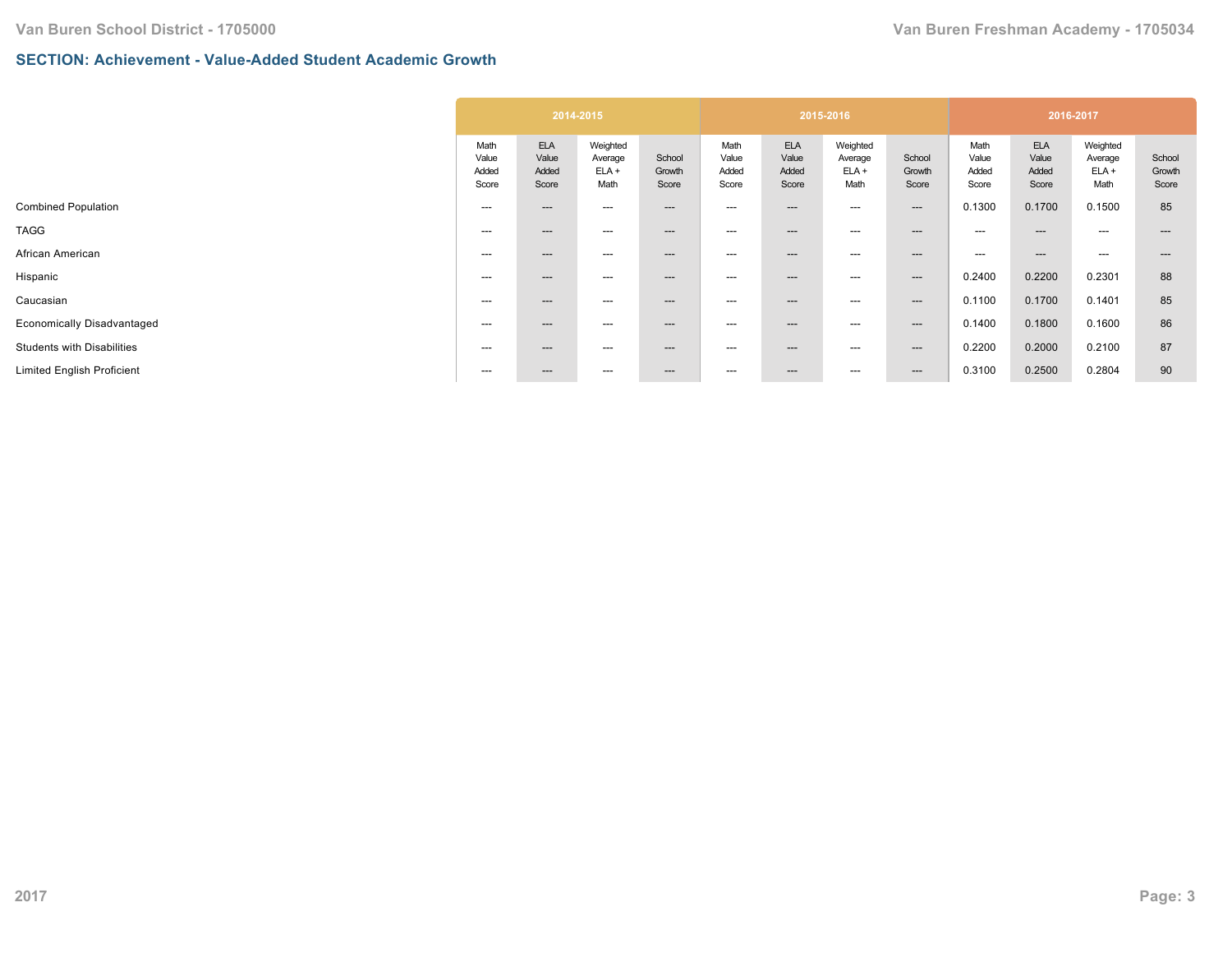|                                       | 2014-2015                         |                 |                                   |                          | 2015-2016                         |                                   | 2016-2017                                |                          |                                   |  |
|---------------------------------------|-----------------------------------|-----------------|-----------------------------------|--------------------------|-----------------------------------|-----------------------------------|------------------------------------------|--------------------------|-----------------------------------|--|
|                                       | School                            | <b>District</b> | <b>State</b>                      | School                   | <b>District</b>                   | <b>State</b>                      | School                                   | <b>District</b>          | <b>State</b>                      |  |
| Grade One Reading Comprehension       | ---                               | 53              | 52                                | $---$                    | 48                                | 51                                | ---                                      | 47                       | 50                                |  |
| Grade One Math Problems               | $\hspace{0.05cm} \dashrightarrow$ | 41              | 50                                | ---                      | 37                                | 50                                | ---                                      | 43                       | 49                                |  |
| Grade Two Reading Comprehension       | $---$                             | 51              | 56                                | ---                      | 51                                | 56                                | ---                                      | 47                       | 54                                |  |
| Grade Two Math Problems               | $\hspace{0.05cm} \ldots$          | 48              | 54                                | ---                      | 48                                | 54                                | $---$                                    | 46                       | 51                                |  |
| <b>Grade Three Reading</b>            | $\hspace{0.05cm} \ldots$          | $---$           | $\hspace{0.05cm} \ldots$          | $\hspace{0.05cm} \ldots$ | $---$                             | $\hspace{0.05cm} \ldots$          | $\hspace{0.05cm} \ldots \hspace{0.05cm}$ | $\qquad \qquad \cdots$   | $\hspace{0.05cm} \ldots$          |  |
| Grade Three Math                      | ---                               | ---             | $\hspace{0.05cm} \dashrightarrow$ | ---                      | $\hspace{0.05cm} \dashrightarrow$ | $\hspace{0.05cm} \dashrightarrow$ | ---                                      | $\qquad \qquad \cdots$   | $--$                              |  |
| <b>Grade Four Reading</b>             | ---                               | ---             | $\hspace{0.05cm} \dashrightarrow$ | $---$                    | ---                               | $\hspace{0.05cm} \ldots$          | ---                                      | ---                      | $---$                             |  |
| Grade Four Math                       | $\hspace{0.05cm} \dashrightarrow$ | ---             | $\hspace{0.05cm} \dashrightarrow$ | ---                      | ---                               | $\hspace{0.05cm} \dashrightarrow$ | ---                                      | ---                      | $---$                             |  |
| <b>Grade Five Reading</b>             | $---$                             | $---$           | $\hspace{0.05cm} \dashrightarrow$ | ---                      | $\hspace{0.05cm} \ldots$          | $---$                             | ---                                      | $\hspace{0.05cm} \ldots$ | $---$                             |  |
| Grade Five Math                       | $\hspace{0.05cm} \dashrightarrow$ | ---             | $\hspace{0.05cm} \ldots$          | ---                      | ---                               | $---$                             | $---$                                    | ---                      | $---$                             |  |
| <b>Grade Five Science</b>             | $\qquad \qquad \cdots$            | ---             | $\hspace{0.05cm} \ldots$          | ---                      | ---                               | $---$                             | ---                                      | $\hspace{0.05cm} \ldots$ | $\hspace{0.05cm} \ldots$          |  |
| <b>Grade Six Reading</b>              | $\hspace{0.05cm} \ldots$          | ---             | $\hspace{0.05cm} \ldots$          | ---                      | $---$                             | $---$                             | ---                                      | $\qquad \qquad \cdots$   | $---$                             |  |
| Grade Six Math                        | $\hspace{0.05cm} \dashrightarrow$ | ---             | $\hspace{0.05cm} \dashrightarrow$ | ---                      | ---                               | $---$                             | ---                                      | ---                      | $\hspace{0.05cm} \dashrightarrow$ |  |
| <b>Grade Seven Reading</b>            | $\qquad \qquad \cdots$            | $---$           | $\hspace{0.05cm} \ldots$          | ---                      | ---                               | $---$                             | ---                                      | $\hspace{0.05cm} \ldots$ | $---$                             |  |
| Grade Seven Math                      | ---                               | $---$           | $\hspace{0.05cm} \dashrightarrow$ | ---                      | $---$                             | $\hspace{0.05cm} \dashrightarrow$ | ---                                      | $\qquad \qquad \cdots$   | $---$                             |  |
| Grade Seven Science                   | $\hspace{0.05cm} \ldots$          | ---             | $\hspace{0.05cm} \ldots$          | ---                      | ---                               | $---$                             | ---                                      | $\hspace{0.05cm} \ldots$ | $\hspace{0.05cm} \ldots$          |  |
| Grade Eight Reading                   | $\hspace{0.05cm} \ldots$          | ---             | $\hspace{0.05cm} \ldots$          | $---$                    | ---                               | $---$                             | $---$                                    | ---                      | $---$                             |  |
| Grade Eight Math                      | $---$                             | $---$           | $\hspace{0.05cm} \ldots$          | ---                      | $\hspace{0.05cm} \ldots$          | $---$                             | ---                                      | $---$                    | $---$                             |  |
| Grade Nine Reading Comprehension      | $\hspace{0.05cm} \ldots$          | ---             | $---$                             | ---                      | $\hspace{0.05cm} \ldots$          | $---$                             | ---                                      | $\hspace{0.05cm} \ldots$ | $---$                             |  |
| Grade Nine Math Concepts and Problems | ---                               | ---             | $\hspace{0.05cm} \ldots$          | $\hspace{0.05cm} \ldots$ | ---                               | $\hspace{0.05cm} \ldots$          | ---                                      | ---                      | $---$                             |  |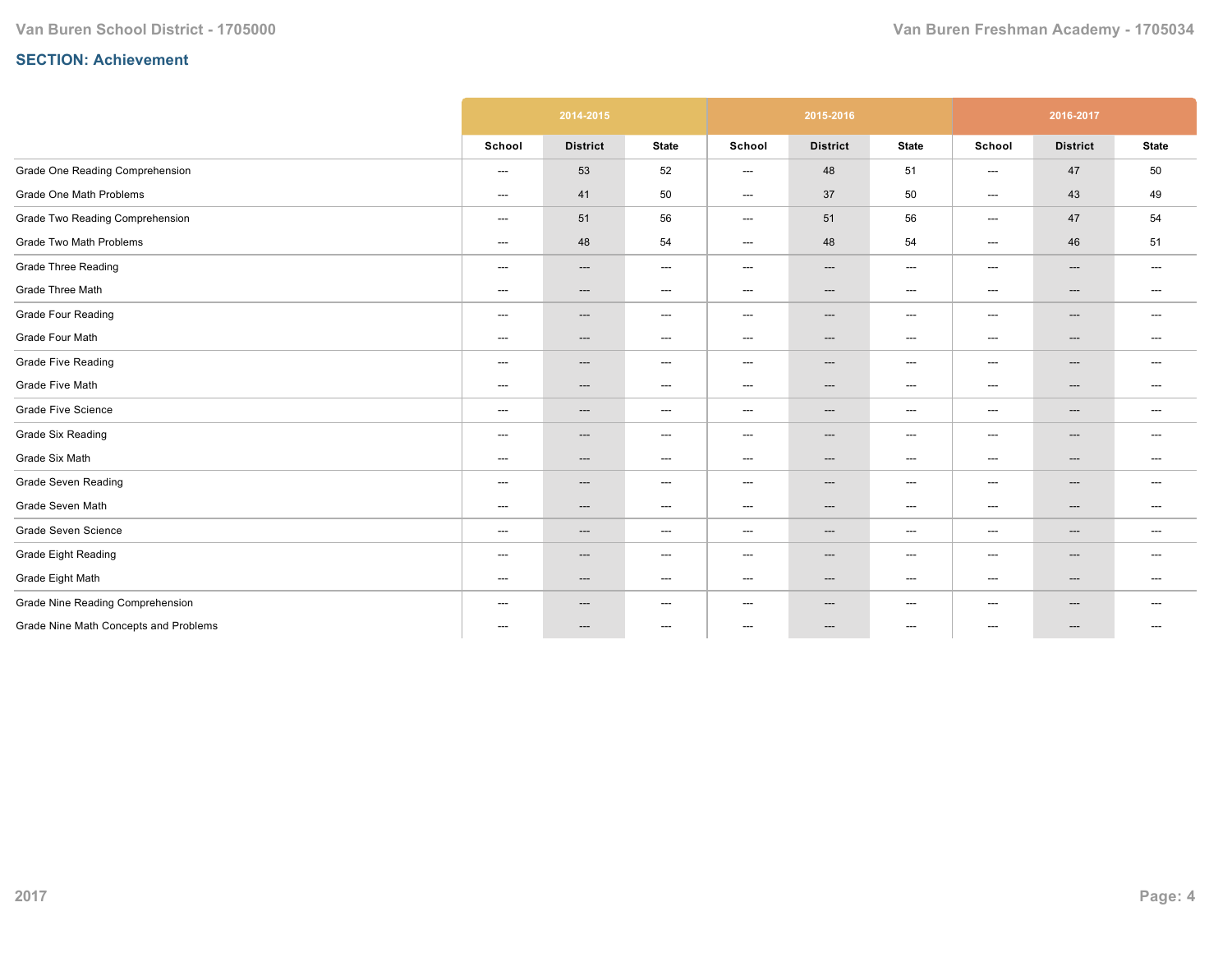|                                                                               | 2014-2015                |                 |              |                                   | 2015-2016       |              | 2016-2017 |                 |              |
|-------------------------------------------------------------------------------|--------------------------|-----------------|--------------|-----------------------------------|-----------------|--------------|-----------|-----------------|--------------|
|                                                                               | School                   | <b>District</b> | <b>State</b> | School                            | <b>District</b> | <b>State</b> | School    | <b>District</b> | <b>State</b> |
| <b>American College Test (ACT)</b>                                            |                          |                 |              |                                   |                 |              |           |                 |              |
| Participation in Grade 11 Statewide ACT Administration                        | ---                      |                 |              | ---                               | 417             | 31,152       | ---       | 431             | 31,268       |
| Number of Students Taking Universal ACT                                       | $\hspace{0.05cm} \ldots$ |                 | 8,790        | ---                               |                 |              | ---       |                 |              |
| District Provided Remediation for Students Taking Universal ACT               |                          | ---             | 73           |                                   | ---             | 0            |           | ---             | $\pmb{0}$    |
| * Number of Students in College and Career Readiness Planning Program (CCRPP) | ---                      | 239             | 2,014        | $\hspace{0.05cm} \dashrightarrow$ | 425             | 2,331        | ---       | ---             | ---          |
| Number of Students Taking ACT in Grades 9-11                                  | ---                      | 377             | 27,271       | ---                               | 551             | 39,564       | ---       | 571             | 39,627       |
| Number of Graduates that have taken ACT in High School                        | $\overline{\phantom{a}}$ | 283             | 23,364       | ---                               | 329             | 23,966       | ---       | 394             | 28,938       |
| <b>ACT Reading</b>                                                            | $---$                    | 21.96           | 21.35        | ---                               | 22.03           | 21.29        | ---       | 20.42           | 20.39        |
| <b>ACT English</b>                                                            | $---$                    | 20.68           | 20.16        | ---                               | 20.81           | 20.06        | ---       | 19.49           | 19.23        |
| <b>ACT Mathematics</b>                                                        | ---                      | 20.50           | 20.14        | ---                               | 20.37           | 19.86        | ---       | 19.40           | 19.31        |
| <b>ACT Science</b>                                                            | ---                      | 21.30           | 20.85        | ---                               | 21.05           | 20.71        | ---       | 19.93           | 20.15        |
| <b>ACT Composite</b>                                                          | $---$                    | 21.28           | 20.79        | ---                               | 21.23           | 20.64        | ---       | 19.96           | 19.93        |
| <b>SAT® by College Board</b>                                                  |                          |                 |              |                                   |                 |              |           |                 |              |
| Number of Students Taking SAT College Admission Test                          | $\overline{\phantom{a}}$ | $5\phantom{.0}$ | 952          | ---                               | $\overline{2}$  | 852          |           | 3               | 1,344        |
| <b>SAT Critical Reading Mean</b>                                              | $---$                    | <b>RV</b>       | 565          | $---$                             | <b>RV</b>       | 569          |           | <b>RV</b>       | 593          |
| SAT Math Mean                                                                 | $---$                    | <b>RV</b>       | 568          | $---$                             | <b>RV</b>       | 569          |           | <b>RV</b>       | 574          |
| <b>SAT Writing Mean</b>                                                       | $\hspace{0.05cm} \ldots$ | <b>RV</b>       | 547          | $\overline{\phantom{a}}$          | <b>RV</b>       | 550          |           | <b>RV</b>       |              |
| <b>Advanced Placement Courses (AP)</b>                                        |                          |                 |              |                                   |                 |              |           |                 |              |
| Number of Students Taking Advanced Placement (AP) Courses                     | $\hspace{0.05cm} \ldots$ | 507             | 27,646       | ---                               | 502             | 27,827       |           | 359             | 29,109       |
| Number of AP Exams Taken                                                      | ---                      | 719             | 44,951       | ---                               | 684             | 46,094       |           | 498             | 46,686       |
| Number of AP Exams Scored 3, 4, or 5                                          | ---                      | 218             | 14,391       | ---                               | 221             | 15,079       |           | 179             | 15,812       |
| Number of Students Taking International Baccalaureate Courses                 | $\hspace{0.05cm} \ldots$ | ---             | 1,328        | $\hspace{0.05cm} \cdots$          | ---             | 573          | ---       | ---             | 569          |
| <b>College Going Rate</b>                                                     |                          |                 |              |                                   |                 |              |           |                 |              |
| All Students                                                                  | $---$                    | 52.4 %          | 55.3 %       | ---                               | 50.7%           | 50.5 %       | $0.0 \%$  | 46.5%           | 48.2%        |
| African American                                                              | $\overline{\phantom{a}}$ | 75.0 %          | 54.2 %       | ---                               | 47.1 %          | 46.7%        | <b>RV</b> | 31.3%           | 40.3%        |
| Hispanic                                                                      | $---$                    | 41.8%           | 39.5 %       | $---$                             | 49.4 %          | 38.9 %       | 0.0%      | 39.1 %          | 39.5 %       |
| Caucasian                                                                     | $---$                    | 54.3 %          | 58.3%        | $\hspace{0.05cm} \ldots$          | 50.2%           | 53.7 %       | $0.0 \%$  | 47.7 %          | 52.3 %       |
| Economically Disadvantaged                                                    | ---                      | 38.3 %          | 46.9%        | ---                               | 42.2 %          | 42.3%        | $0.0 \%$  | 34.1 %          | 39.3 %       |
| <b>Students with Disabilities</b>                                             | ---                      | 19.2 %          | 22.4 %       | ---                               | 23.3 %          | 20.1%        | $0.0 \%$  | 4.4 %           | 19.4 %       |
| <b>Limited English Proficient</b>                                             | ---                      | 63.2 %          | 30.2%        | ---                               | 58.3 %          | 31.4 %       | $0.0 \%$  | 41.2%           | 23.4 %       |

\* College and Career Readiness Planning Program (CCRPP Arkansas Code Annotated § 615441) was repealed by the 91st General Assembly in 2017.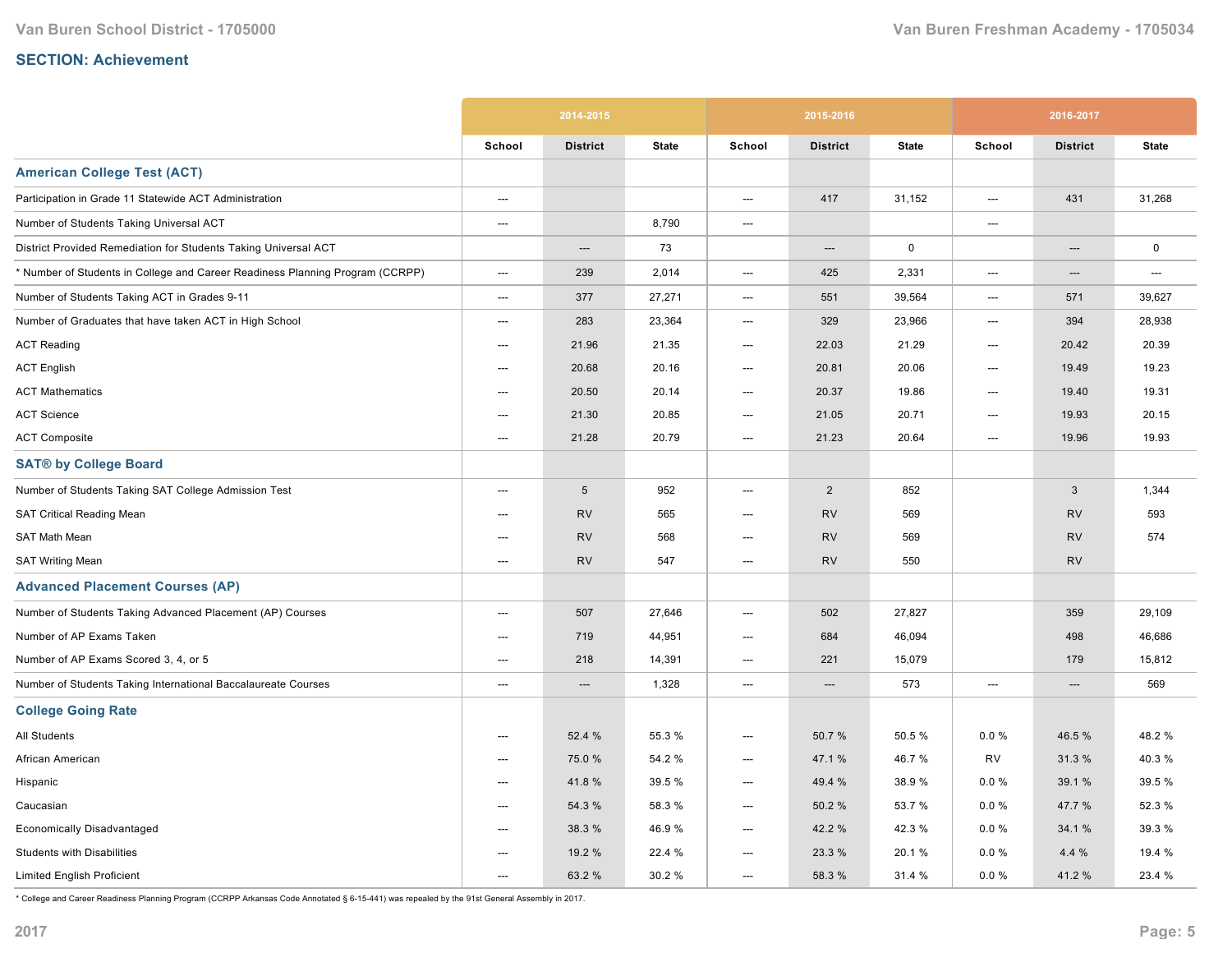|                                         | 2014-2015 |                 |              |        | 2015-2016       |              | 2016-2017 |                 |              |
|-----------------------------------------|-----------|-----------------|--------------|--------|-----------------|--------------|-----------|-----------------|--------------|
|                                         | School    | <b>District</b> | <b>State</b> | School | <b>District</b> | <b>State</b> | School    | <b>District</b> | <b>State</b> |
| <b>College Credit Accumulation Rate</b> |           |                 |              |        |                 |              |           |                 |              |
| All Students                            | ---       | 43.6 %          | 35.1 %       | ---    | 1.4%            | 1.2%         | ---       | 61.0%           | 54.1 %       |
| African American                        | $---$     | 0.0%            | 19.8 %       | ---    | $0.0 \%$        | 0.3%         | ---       | 37.5 %          | 37.9%        |
| Hispanic                                | ---       | 46.4 %          | 29.5 %       | ---    | $0.0 \%$        | 1.0%         | ---       | 55.8 %          | 48.4 %       |
| Caucasian                               | ---       | 45.3%           | 39.8 %       | ---    | 2.0 %           | 1.4%         | $---$     | 59.8 %          | 59.3 %       |
| <b>Economically Disadvantaged</b>       | ---       | 37.5 %          | 24.9%        | ---    | 2.1%            | 1.0%         | ---       | 56.7 %          | 42.4 %       |
| <b>Students with Disabilities</b>       | ---       | $0.0 \%$        | 11.7 %       | ---    | $0.0 \%$        | $0.0 \%$     | $---$     | 50.0 %          | 24.8%        |
| <b>Limited English Proficient</b>       | $---$     | $0.0 \%$        | 21.1 %       | ---    | $0.0 \%$        | 0.4%         | $---$     | 50.0 %          | 39.4 %       |

\* The College Credit Accumulation Rate definition from the U.S. Department of Education gives high school graduates two years at an institution of higher education to complete at least one year's worth of college credit th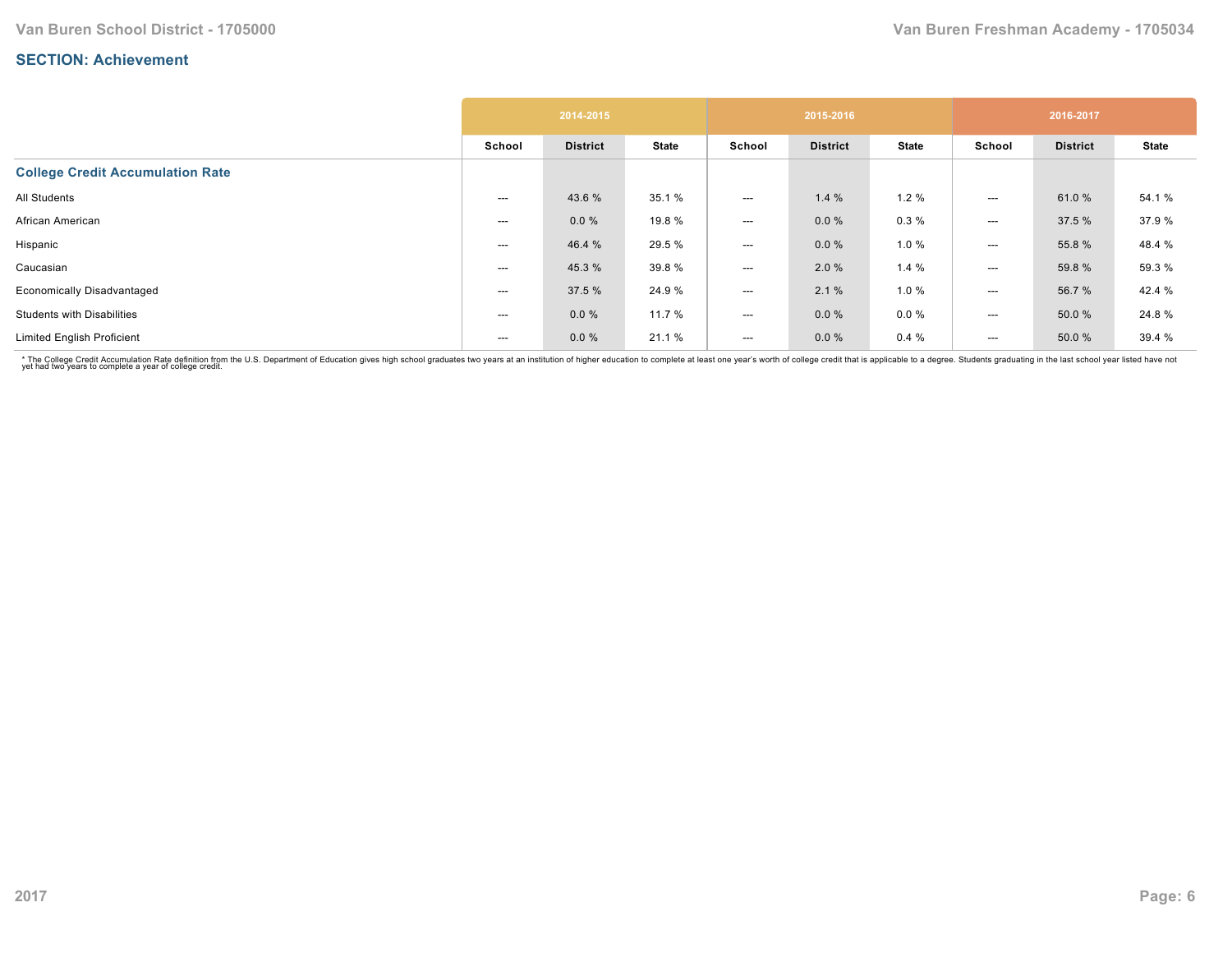#### **SECTION: School Performance**

|                                                                                                                   | 2014-2015 |                 |              |                          | 2015-2016       |                | 2016-2017 |                 |              |
|-------------------------------------------------------------------------------------------------------------------|-----------|-----------------|--------------|--------------------------|-----------------|----------------|-----------|-----------------|--------------|
|                                                                                                                   | School    | <b>District</b> | <b>State</b> | School                   | <b>District</b> | <b>State</b>   | School    | <b>District</b> | <b>State</b> |
| <b>Arkansas ESEA Accountability</b>                                                                               |           |                 |              |                          |                 |                |           |                 |              |
| Needs Improvement                                                                                                 | ---       | 9               | 834          | ---                      | 9               | 827            | ---       | $\mathbf 0$     | $\Omega$     |
| <b>Needs Improvement Priority</b>                                                                                 | ---       | $\mathbf 0$     | 46           | $---$                    | $\mathbf 0$     | 42             | $---$     | $\Omega$        | O            |
| Needs Improvement Priority Met Year 1 Exit Criteria                                                               | ---       | $\mathbf 0$     | 3            | $---$                    | $\mathbf{0}$    | $\overline{2}$ | $---$     | $\mathbf{0}$    | <sup>0</sup> |
| <b>Needs Improvement Focus</b>                                                                                    | ---       | $\mathbf 0$     | 103          | $---$                    | $\mathbf 0$     | 87             | ---       | $\mathbf 0$     | O            |
| Needs Improvement Focus Met Year 1 Exit Criteria                                                                  | ---       | $\mathbf{0}$    | 31           | $---$                    | $\mathbf 0$     | 11             | $---$     | $\mathbf 0$     |              |
| Achieving                                                                                                         | ---       | $\mathbf 0$     | 73           | $\hspace{0.05cm} \ldots$ | $\mathbf 0$     | 91             | $---$     | $\Omega$        | O            |
| Exemplary                                                                                                         | ---       | $\mathbf 0$     | 0            | $\hspace{0.05cm} \ldots$ | $\mathbf 0$     | 0              | ---       | $\mathbf 0$     | 0            |
| Since the Arkansas ESSA Plan was approved, school Improvement labels established under NCLB have been<br>removed. |           |                 |              |                          |                 |                |           |                 |              |
| <b>School Rating</b>                                                                                              |           |                 |              |                          |                 |                |           |                 |              |
| 2015 School Performance Rating                                                                                    |           |                 |              | N/A                      |                 |                | N/A       |                 |              |
| Overall Points for School Rating                                                                                  | ---       |                 |              | N/A                      |                 |                | N/A       |                 |              |
| Count of Schools with Rating = A (270 - 300 Points)                                                               |           | $\mathbf 0$     | 10           |                          |                 |                |           |                 |              |
| Count of Schools with Rating = B (240 - 269 Points)                                                               |           | $\mathbf 0$     | 224          |                          |                 |                |           |                 |              |
| Count of Schools with Rating = C (210 - 239 Points)                                                               |           | 6               | 564          |                          |                 |                |           |                 |              |
| Count of Schools with Rating = D (180 - 209 Points)                                                               |           | 3               | 228          |                          |                 |                |           |                 |              |
| Count of Schools with Rating = F (Less than 180 Points)                                                           |           | $\mathbf{0}$    | 19           |                          |                 |                |           |                 |              |
| Act 20 of 2016 paused the school ratings under 6-15-2105                                                          |           |                 |              |                          |                 |                |           |                 |              |
| 2017 School Performance Rating                                                                                    | N/A       |                 |              | N/A                      |                 |                | B         |                 |              |
| Overall Points for School Rating                                                                                  | N/A       |                 |              | N/A                      |                 |                | 74.21     |                 |              |
| Count of Schools with Rating = A                                                                                  |           |                 |              |                          |                 |                |           | $\overline{2}$  | 163          |
| Count of Schools with Rating = B                                                                                  |           |                 |              |                          |                 |                |           | $\overline{2}$  | 290          |
| Count of Schools with Rating = C                                                                                  |           |                 |              |                          |                 |                |           | 5               | 384          |
| Count of Schools with Rating = D                                                                                  |           |                 |              |                          |                 |                |           | -1              | 170          |
| Count of Schools with Rating = F                                                                                  |           |                 |              |                          |                 |                |           | $\mathbf{0}$    | 33           |

The School Performance website at the following link has more information on the school rating: http://www.arkansased.gov/divisions/public-school-accountability/school-performance/report-card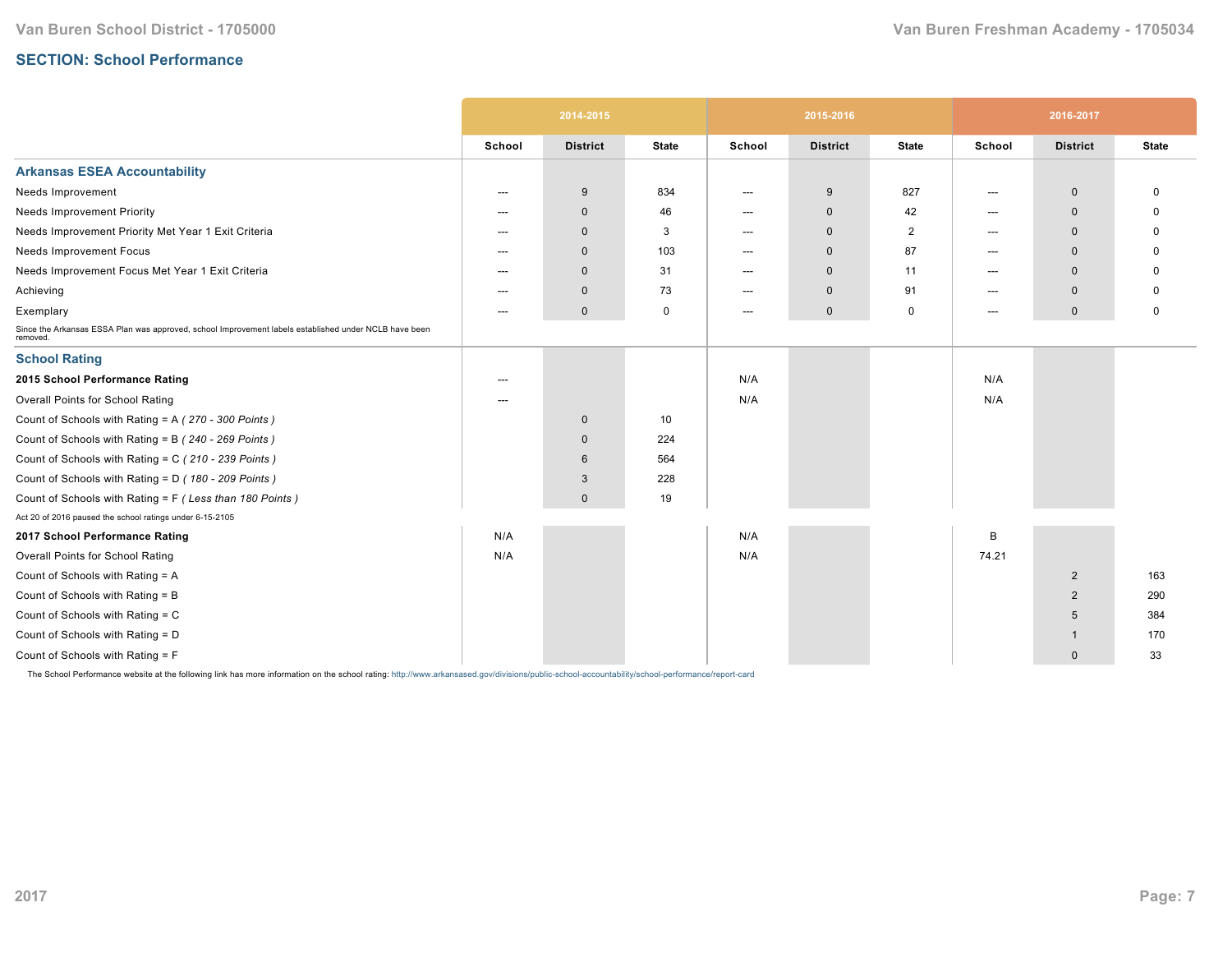# **SECTION: School Performance**

|                                                                        | 2014-2015                |                 |              |                          | 2015-2016       |              | 2016-2017 |                 |              |
|------------------------------------------------------------------------|--------------------------|-----------------|--------------|--------------------------|-----------------|--------------|-----------|-----------------|--------------|
|                                                                        | School                   | <b>District</b> | <b>State</b> | School                   | <b>District</b> | <b>State</b> | School    | <b>District</b> | <b>State</b> |
| <b>District Provides Textbooks or Digital Resources for all Pupils</b> |                          |                 |              |                          |                 |              |           |                 |              |
| District Provides Textbooks or Digital Resources for all Pupils        |                          | Y               | 100 %        |                          | Y               | 100 %        |           | Y               | 100 %        |
| <b>Annual Accreditation Status</b>                                     |                          |                 |              |                          |                 |              |           |                 |              |
| <b>Annual Accreditation Status Accredited</b>                          | $\hspace{0.05cm} \ldots$ | $\overline{7}$  | 784          | $\hspace{0.05cm} \ldots$ | $\overline{4}$  | 800          | Y         | 8               | 796          |
| Accredited-Cited                                                       | $\hspace{0.05cm} \ldots$ |                 | 261          | $\hspace{0.05cm} \ldots$ | $5\phantom{.0}$ | 245          | N         | $\overline{2}$  | 253          |
| Accredited-Probationary                                                | $---$                    |                 | 21           | $\hspace{0.05cm} \ldots$ | $\mathbf 0$     | 10           | N         | $\mathbf 0$     | 11           |
| Attendance Rate (*State Goal 91.13%)                                   |                          |                 |              |                          |                 |              |           |                 |              |
| Attendance Rate Combined                                               | $---$                    | 94.2%           | 94.4 %       | $\hspace{0.05cm} \ldots$ | 95.2%           | 94.5%        | 93.5%     | 94.5 %          | 94.4 %       |
| Attendance Rate for Targeted Acheivement Gap Group                     | $\hspace{0.05cm} \ldots$ | 94.4 %          | 94.6%        | ---                      | 95.4 %          | 94.7%        | 94.6%     | 95.1 %          | 94.7%        |
| Attendance Rate African American                                       | $---$                    | 95.0 %          | 94.5 %       | $\hspace{0.05cm} \ldots$ | 95.4 %          | 94.3%        | 88.2%     | 93.9 %          | 94.4 %       |
| Attendance Rate Hispanic                                               | $\hspace{0.05cm} \ldots$ | 94.7%           | 95.0%        | $\hspace{0.05cm} \ldots$ | 95.9%           | 95.0%        | 94.1%     | 95.2%           | 94.8%        |
| Attendance Rate Caucasian                                              | ---                      | 93.9%           | 94.2%        | ---                      | 94.5 %          | 94.3%        | 92.9%     | 94.1%           | 94.4 %       |
| Attendance Rate Economically Disadvantaged                             | $\hspace{0.05cm} \ldots$ | 94.6%           | 94.8%        | ---                      | 95.8%           | 94.9%        | 95.2%     | 95.4 %          | 95.0%        |
| Attendance Rate Students with Disabilities                             | $---$                    | 93.7 %          | 94.1%        | ---                      | 94.6%           | 94.3%        | 93.2 %    | 94.4 %          | 94.2 %       |
| Attendance Rate Limited English Proficient                             | $\hspace{0.05cm} \ldots$ | 95.5 %          | 95.4 %       | $\hspace{0.05cm} \ldots$ | 96.7%           | 95.3 %       | 96.3%     | 95.8%           | 94.9%        |
| <b>Dropout Rate</b>                                                    |                          |                 |              |                          |                 |              |           |                 |              |
| Dropout Rate                                                           | $--$                     | 2.05 %          | 2.25 %       | 0.00%                    | 2.19 %          | 2.32 %       | 0.89%     | 1.99 %          | 2.32 %       |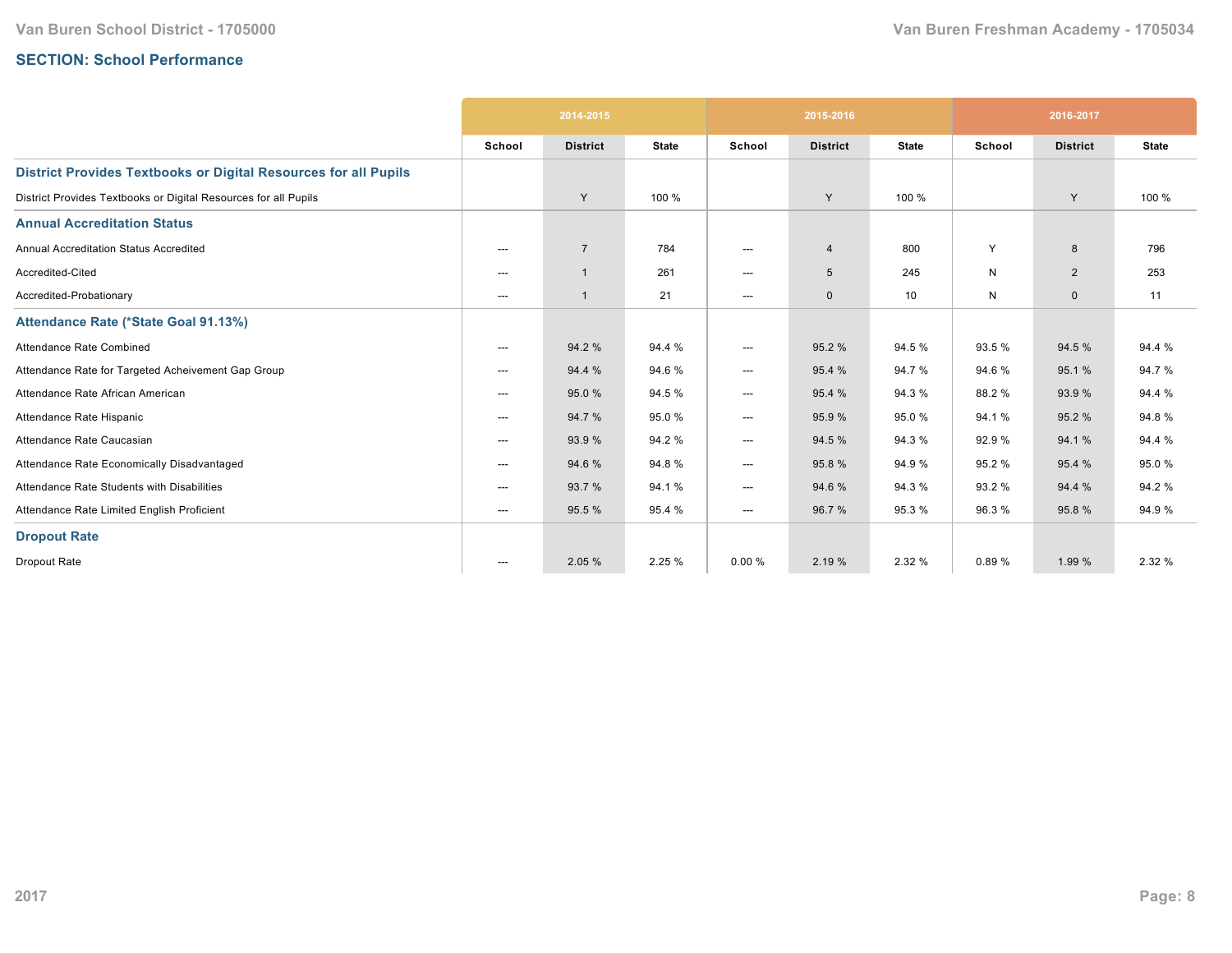# **SECTION: School Performance**

|                                                              | 2014-2015 |                 |                                   |                          | 2015-2016                         |                                     | 2016-2017 |                 |              |
|--------------------------------------------------------------|-----------|-----------------|-----------------------------------|--------------------------|-----------------------------------|-------------------------------------|-----------|-----------------|--------------|
|                                                              | School    | <b>District</b> | <b>State</b>                      | School                   | <b>District</b>                   | <b>State</b>                        | School    | <b>District</b> | <b>State</b> |
| <b>Four-Year Graduation Rate</b>                             |           |                 |                                   |                          |                                   |                                     |           |                 |              |
| Four-Year Graduation Rate Combined                           | ---       | 84.2 %          | 84.9%                             | ---                      | 87.6%                             | 87.0%                               | <b>RV</b> | 89.8%           | 88.0%        |
| Four-Year Graduation Rate for Targeted Acheivement Gap Group | ---       | 81.4 %          | 81.9%                             | ---                      | 84.9%                             | 83.8%                               | <b>RV</b> | 87.5 %          | 84.8%        |
| Four-Year Graduation Rate African American                   | $---$     | <b>RV</b>       | 77.5 %                            | ---                      | 77.3 %                            | 81.5%                               | <b>RV</b> | 94.1%           | 83.4 %       |
| Four-Year Graduation Rate Hispanic                           | ---       | 89.3 %          | 84.5 %                            | ---                      | 93.3 %                            | 85.7%                               | <b>RV</b> | 88.6%           | 85.7%        |
| Four-Year Graduation Rate Caucasian                          | ---       | 81.3%           | 87.4 %                            | ---                      | 86.7%                             | 89.2%                               | <b>RV</b> | 89.5 %          | 90.0%        |
| Four-Year Graduation Rate Economically Disadvantaged         | ---       | 81.0%           | 81.7%                             | ---                      | 84.3%                             | 83.8%                               | <b>RV</b> | 87.2 %          | 84.9%        |
| Four-Year Graduation Rate Students with Disabilities         | $---$     | 89.7 %          | 81.9%                             | ---                      | 85.7 %                            | 84.3%                               | <b>RV</b> | 89.6 %          | 83.8%        |
| Four-Year Graduation Rate Limited English Proficient         | ---       | 95.0 %          | 85.9%                             | ---                      | 92.3 %                            | 85.7%                               | <b>RV</b> | 90.9 %          | 82.1%        |
| <b>Five-Year Graduation Rate</b>                             |           |                 |                                   |                          |                                   |                                     |           |                 |              |
| Five-Year Graduation Rate Combined                           | ---       | $---$           | $---$                             | ---                      | $---$                             | $---$                               | $---$     | 88.6%           | 87.4 %       |
| Five-Year Graduation Rate for Targeted Acheivement Gap Group | $---$     | ---             | $\hspace{0.05cm} \ldots$          | ---                      | $\hspace{0.05cm} \ldots$          | $\hspace{0.05cm}---\hspace{0.05cm}$ | ---       | 85.4 %          | 84.4 %       |
| Five-Year Graduation Rate African American                   | $---$     | ---             | $\hspace{0.05cm} \dashrightarrow$ | ---                      | ---                               | ---                                 | ---       | 81.8%           | 82.1%        |
| Five-Year Graduation Rate Hispanic                           | ---       | ---             | $\hspace{0.05cm} \dashrightarrow$ | ---                      | $\hspace{0.05cm} \dashrightarrow$ | $---$                               | ---       | 92.6 %          | 86.4 %       |
| Five-Year Graduation Rate Caucasian                          | ---       | ---             | $\hspace{0.05cm} \ldots$          | ---                      | ---                               | $\hspace{0.05cm}---\hspace{0.05cm}$ | ---       | 88.3%           | 89.4%        |
| Five-Year Graduation Rate Economically Disadvantaged         | ---       | ---             | $\hspace{0.05cm} \ldots$          | $\hspace{0.05cm} \ldots$ | $\hspace{0.05cm} \dashrightarrow$ | $---$                               | ---       | 85.0%           | 84.3%        |
| Five-Year Graduation Rate Students with Disabilities         | $---$     | ---             | $\hspace{0.05cm} \cdots$          | ---                      | ---                               | ---                                 | ---       | 83.7%           | 84.8%        |
| Five-Year Graduation Rate Limited English Proficient         | $---$     | ---             | $\hspace{0.05cm} \ldots$          | ---                      | ---                               | ---                                 | ---       | 90.3%           | 83.9%        |
| * Grade Inflation Rate (ACT)                                 | ---       | 27.30 %         | 32.80 %                           | ---                      | 33.50 %                           | 36.40%                              | ---       | ---             | ---          |
| <b>College Remediation Rate</b>                              | ---       | 51.4 %          | 54.2 %                            | ---                      | 53.8%                             | 56.9%                               | ---       | 60.7%           | 61.8%        |
| <b>Enrollment</b>                                            |           |                 |                                   |                          |                                   |                                     |           |                 |              |
| October 1 Enrollment                                         | $---$     | 5,828           | 476,083                           | ---                      | 5,818                             | 476,049                             | 456       | 5,817           | 477,268      |

 $*$  Grade Inflation (Arkansas Code Annotated § 6-15-421) was repealed by the 91st General Assembly in 2017.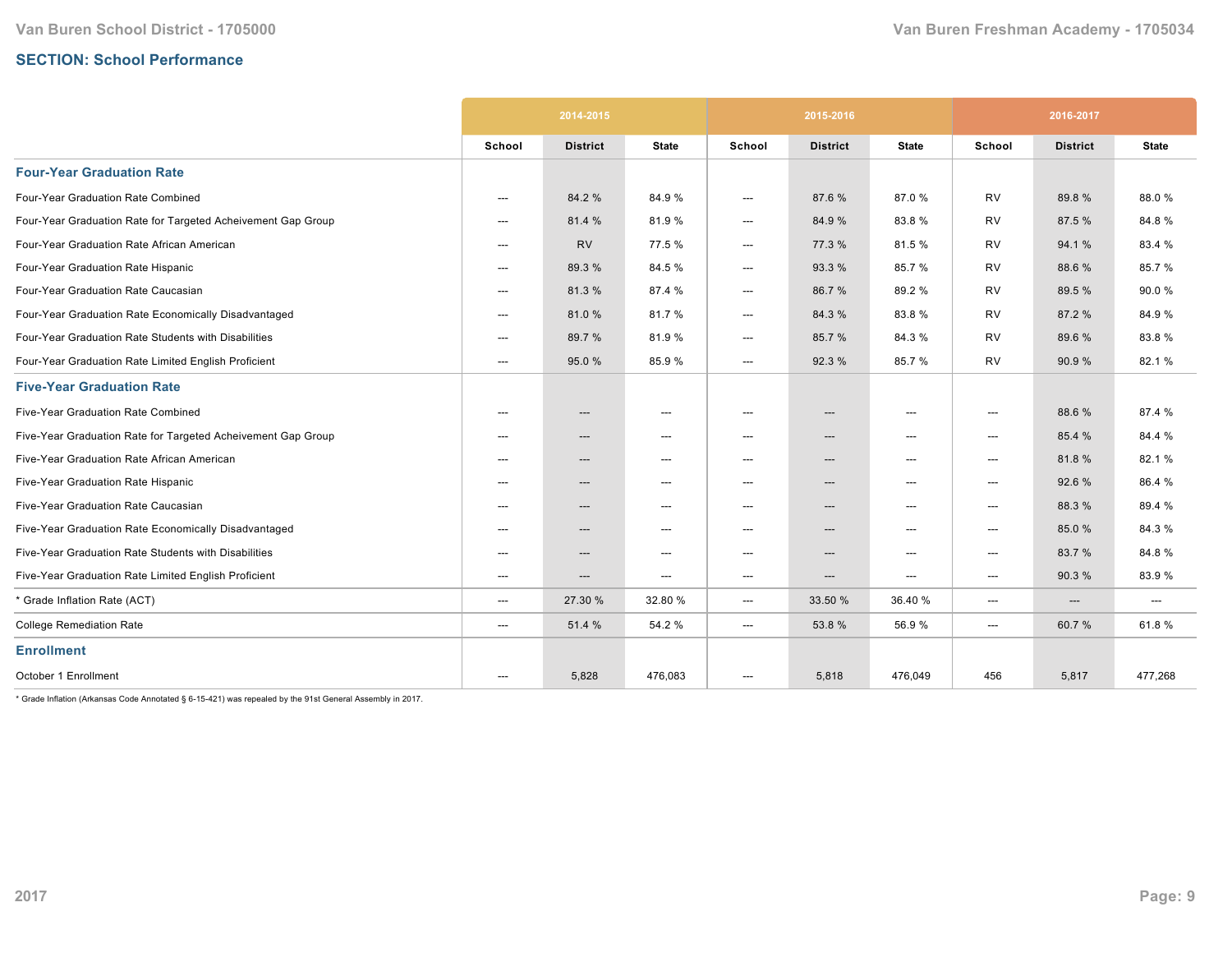# **SECTION: School Environment**

|                                                      | 2014-2015 |                 |              |        | 2015-2016       |              | 2016-2017 |                 |              |  |
|------------------------------------------------------|-----------|-----------------|--------------|--------|-----------------|--------------|-----------|-----------------|--------------|--|
|                                                      | School    | <b>District</b> | <b>State</b> | School | <b>District</b> | <b>State</b> | School    | <b>District</b> | <b>State</b> |  |
| Discipline Policies Distributed to Parents           |           | 100 %           | 100 %        |        | 100 %           | 100 %        | Y         | 100 %           | 100 %        |  |
| Discipline Training Provided to Staff                |           | 100 %           | 100 %        |        | 100 %           | 100 %        | Y         | 100 %           | 100 %        |  |
| Parental Involvement Plan Adopted                    |           | 100 %           | 100 %        |        | 100 %           | 100 %        | Υ         | 100 %           | 100 %        |  |
| District Alternative Learning Environment Compliance |           | $\vee$          | 93.31 %      |        | Y               | 99.61 %      |           | $\vee$          | 100.00 %     |  |
| Expulsions                                           | ---       | ---             | 480          | ---    | $---$           | 454          | $---$     |                 | 570          |  |
| Weapons Incidents                                    | ---       | 4               | 799          | ---    | 9               | 823          | $---$     | 13              | 878          |  |
| Staff Assaults                                       | ---       | 3               | 664          | ---    | 3               | 657          | 3         | 3               | 690          |  |
| <b>Student Assaults</b>                              | ---       | 12              | 2,562        | ---    | 10 <sup>°</sup> | 2,511        | 4         | 5               | 2,700        |  |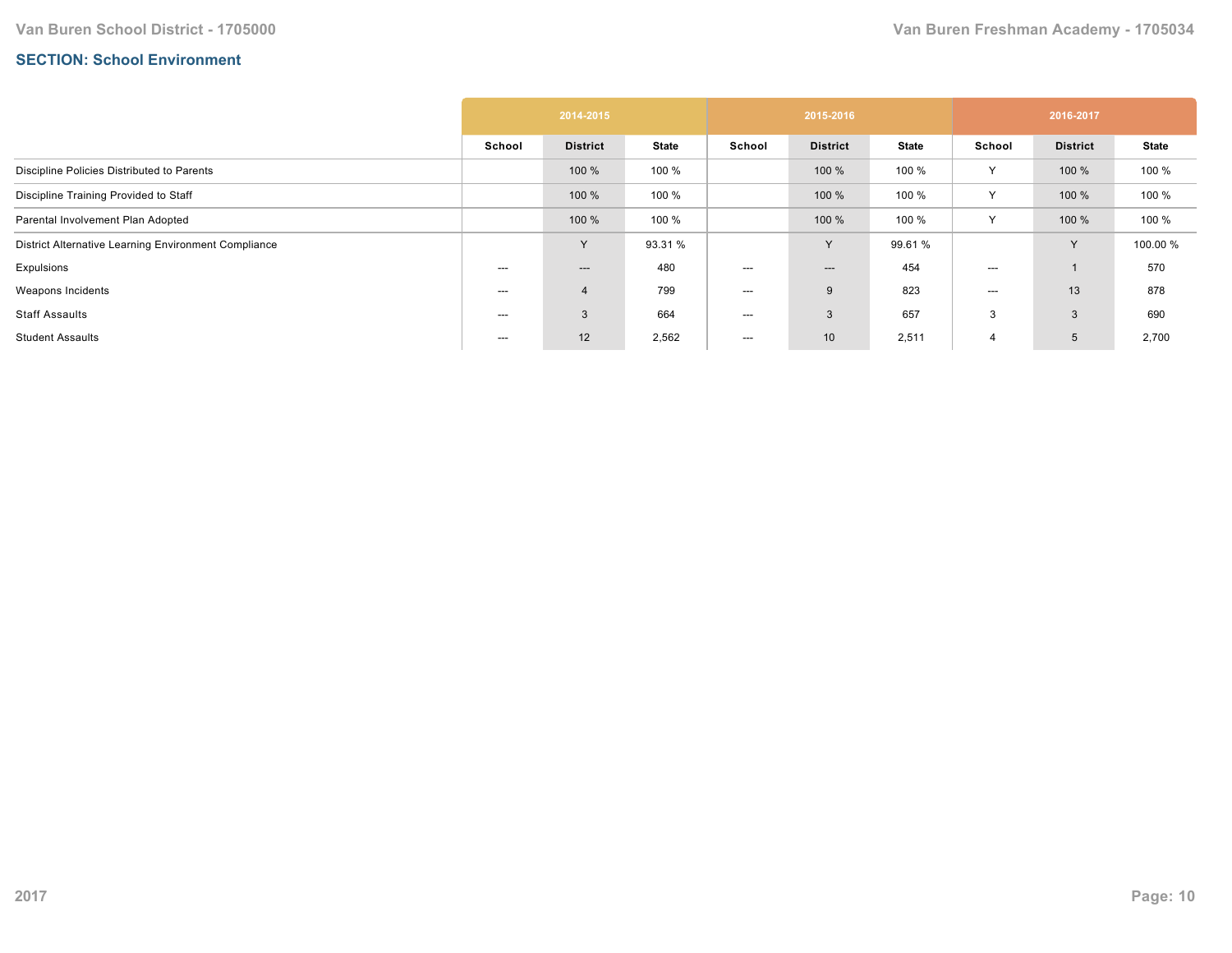# **SECTION: Retention**

|                                         | 2014-2015 |                 |              |        | 2015-2016       |              | 2016-2017 |                 |              |  |
|-----------------------------------------|-----------|-----------------|--------------|--------|-----------------|--------------|-----------|-----------------|--------------|--|
|                                         | School    | <b>District</b> | <b>State</b> | School | <b>District</b> | <b>State</b> | School    | <b>District</b> | <b>State</b> |  |
| Number of Students Retained at Grade 1  | ---       | 5               | 1,313        | ---    | 9               | 1,130        | ---       | 5               | 1,106        |  |
| Percent of Students Retained at Grade 1 | ---       | 1.00%           | 3.00 %       | ---    | 2.00 %          | 3.00 %       | ---       | 1.00 %          | 3.00 %       |  |
| Number of Students Retained at Grade 2  | ---       | $\overline{4}$  | 511          | ---    | 6               | 486          | ---       | 2               | 398          |  |
| Percent of Students Retained at Grade 2 | ---       | 1.00 %          | 1.00 %       | ---    | 1.00 %          | 1.00 %       | ---       | 0.00%           | 1.00 %       |  |
| Number of Students Retained at Grade 3  | ---       | 4               | 207          | ---    | 8               | 196          | ---       | -1              | 169          |  |
| Percent of Students Retained at Grade 3 | ---       | 1.00 %          | 1.00 %       | ---    | 2.00 %          | 1.00 %       | ---       | 0.00%           | 0.00%        |  |
| Number of Students Retained at Grade 4  | ---       | $\overline{2}$  | 131          | ---    | $\overline{7}$  | 114          | ---       | $\mathbf{0}$    | 77           |  |
| Percent of Students Retained at Grade 4 | ---       | 0.00%           | 0.00%        | ---    | 2.00 %          | 0.00%        | ---       | 0.00%           | 0.00%        |  |
| Number of Students Retained at Grade 5  | ---       | -1              | 108          | ---    | $\mathbf 0$     | 112          | ---       | $\mathbf 0$     | 62           |  |
| Percent of Students Retained at Grade 5 | ---       | 0.00%           | 0.00%        | ---    | 0.00%           | 0.00%        | ---       | 0.00%           | 0.00%        |  |
| Number of Students Retained at Grade 6  | ---       | $\mathbf 0$     | 142          | ---    | $\mathbf 0$     | 113          | ---       | $\mathbf 0$     | 116          |  |
| Percent of Students Retained at Grade 6 | ---       | 0.00%           | 0.00%        | ---    | 0.00%           | 0.00%        | ---       | 0.00%           | 0.00%        |  |
| Number of Students Retained at Grade 7  | ---       | -1              | 316          | ---    | $\overline{2}$  | 255          | ---       | $\mathbf{0}$    | 253          |  |
| Percent of Students Retained at Grade 7 | ---       | 0.00%           | 1.00 %       | ---    | 0.00%           | 1.00 %       | ---       | 0.00%           | 1.00 %       |  |
| Number of Students Retained at Grade 8  | ---       | $\mathbf{0}$    | 395          | ---    | $\mathbf 0$     | 242          | ---       | $\mathbf{0}$    | 230          |  |
| Percent of Students Retained at Grade 8 | $---$     | 0.00%           | 1.00 %       | ---    | 0.00%           | 1.00 %       | ---       | 0.00%           | 1.00 %       |  |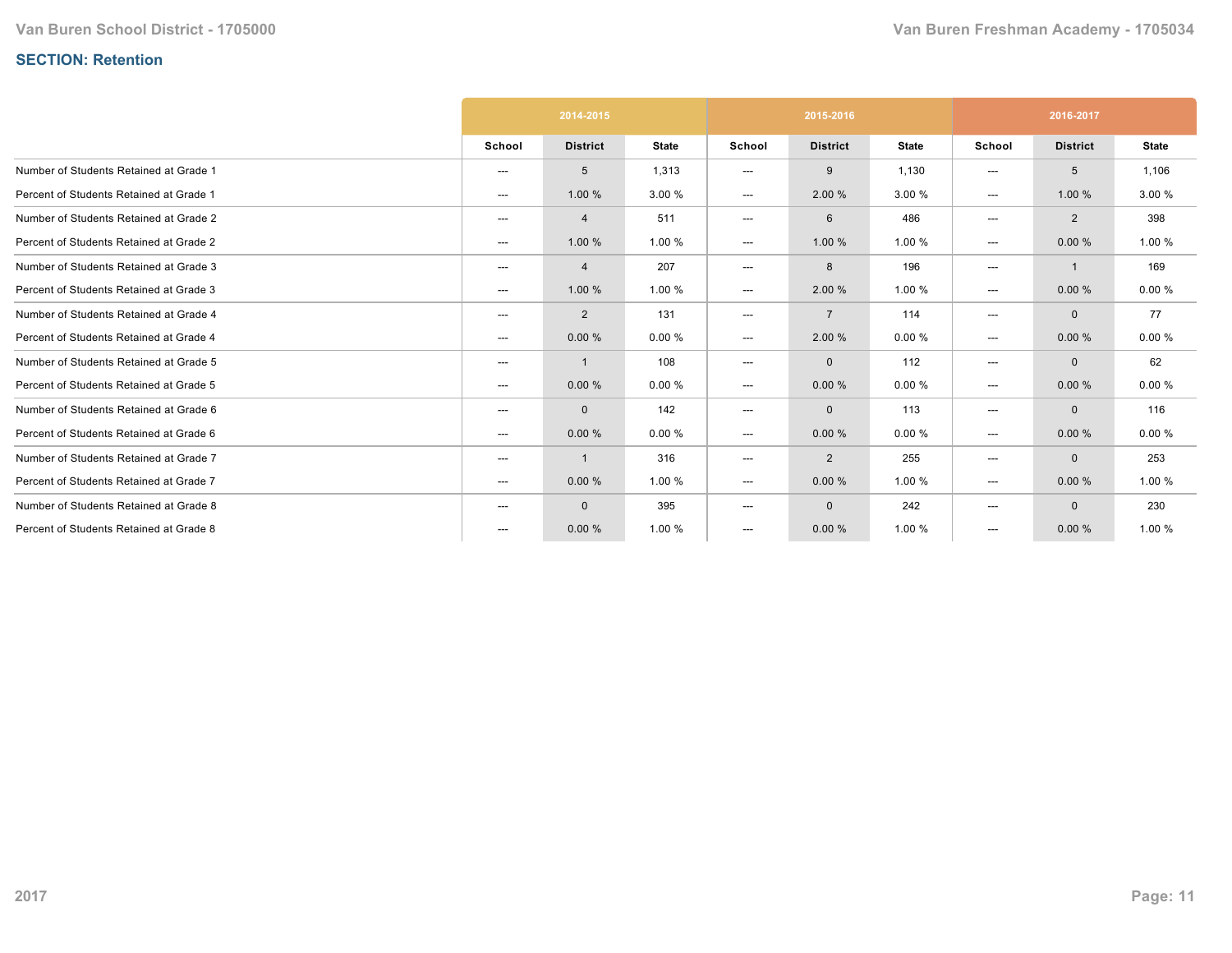# **SECTION: Teacher Quality**

|                                                     | 2014-2015                         |                 |              | 2015-2016                                |                 |                          | 2016-2017                         |                          |              |
|-----------------------------------------------------|-----------------------------------|-----------------|--------------|------------------------------------------|-----------------|--------------------------|-----------------------------------|--------------------------|--------------|
|                                                     | School                            | <b>District</b> | <b>State</b> | School                                   | <b>District</b> | <b>State</b>             | School                            | <b>District</b>          | <b>State</b> |
| % Teachers Completely Certified (Licensed)          | $\hspace{0.05cm} \cdots$          | 99.2 %          | 98.8%        | ---                                      | 100.0 %         | 99.5 %                   | 100.0%                            | 100.0%                   | 99.7%        |
| % Teachers with Emergency / Provisional Credentials | $\hspace{0.05cm} \cdots$          | $0.0 \%$        | 0.4%         | ---                                      | $0.0 \%$        | $0.2 \%$                 | $0.0 \%$                          | $0.0 \%$                 | 0.1%         |
| % Teachers with Bachelor's Degree                   | $\hspace{0.05cm} \dashrightarrow$ | 78.0%           | 56.0%        | ---                                      | 80.0%           | 55.0%                    | 69.0%                             | 77.0%                    | 54.0 %       |
| % Teachers with Master's Degree                     | $\hspace{0.05cm} \ldots$          | 22.0 %          | 41.0%        | ---                                      | 19.0 %          | 41.0%                    | 28.0%                             | 22.0 %                   | 42.0%        |
| % Teachers with Advanced Degree                     | $\hspace{0.05cm} \ldots$          | $0.0 \%$        | 1.0%         | ---                                      | 1.0%            | 1.0%                     | 4.0%                              | 1.0%                     | 1.0%         |
| <b>HQ Teachers in High Poverty Schools</b>          |                                   |                 |              |                                          |                 |                          |                                   |                          |              |
| % Core Academic Classes not Taught by HQ Teachers   | $\hspace{0.05cm} \cdots$          | $0.0 \%$        | 1.4%         | $\hspace{0.05cm} \ldots \hspace{0.05cm}$ | $0.0 \%$        | 2.0%                     | $\hspace{0.05cm} \ldots$          | $\hspace{0.05cm} \ldots$ | $---$        |
| <b>HQ Teachers in Low Poverty Schools</b>           |                                   |                 |              |                                          |                 |                          |                                   |                          |              |
| % Core Academic Classes not Taught by HQ Teachers   | $\hspace{0.05cm} \ldots$          | $0.0 \%$        | 0.7%         | ---                                      | $0.0 \%$        | 0.7%                     | $\hspace{0.05cm} \ldots$          | $\hspace{0.05cm} \ldots$ | ---          |
| <b>HQ Teachers Aggregate of All Economic Levels</b> |                                   |                 |              |                                          |                 |                          |                                   |                          |              |
| % Core Academic Classes not Taught by HQ Teachers   | $\hspace{0.05cm} \dashrightarrow$ | $0.0 \%$        | 0.9%         | ---                                      | $0.0 \%$        | 1.2%                     | $\hspace{0.05cm} \dashrightarrow$ | $\hspace{0.05cm} \ldots$ | ---          |
| <b>School Board Members</b>                         |                                   |                 |              |                                          |                 | <b>Hours of Training</b> |                                   |                          |              |
| Kevin Bell                                          |                                   |                 |              |                                          |                 |                          |                                   | 14.00                    |              |
| Christy Mayo                                        |                                   |                 |              |                                          |                 |                          |                                   | 17.00                    |              |
| <b>Candice Settle-Beshears</b>                      |                                   |                 |              |                                          |                 |                          |                                   | 6.00                     |              |
| Carman Young                                        |                                   |                 |              |                                          |                 |                          |                                   | 16.00                    |              |
| Theresa Bell                                        |                                   |                 |              |                                          |                 |                          |                                   | 3.00                     |              |
| J.R. Mcphate                                        |                                   |                 |              |                                          |                 |                          |                                   | 3.00                     |              |
| Lance Lanier                                        |                                   |                 |              |                                          |                 |                          |                                   | 17.00                    |              |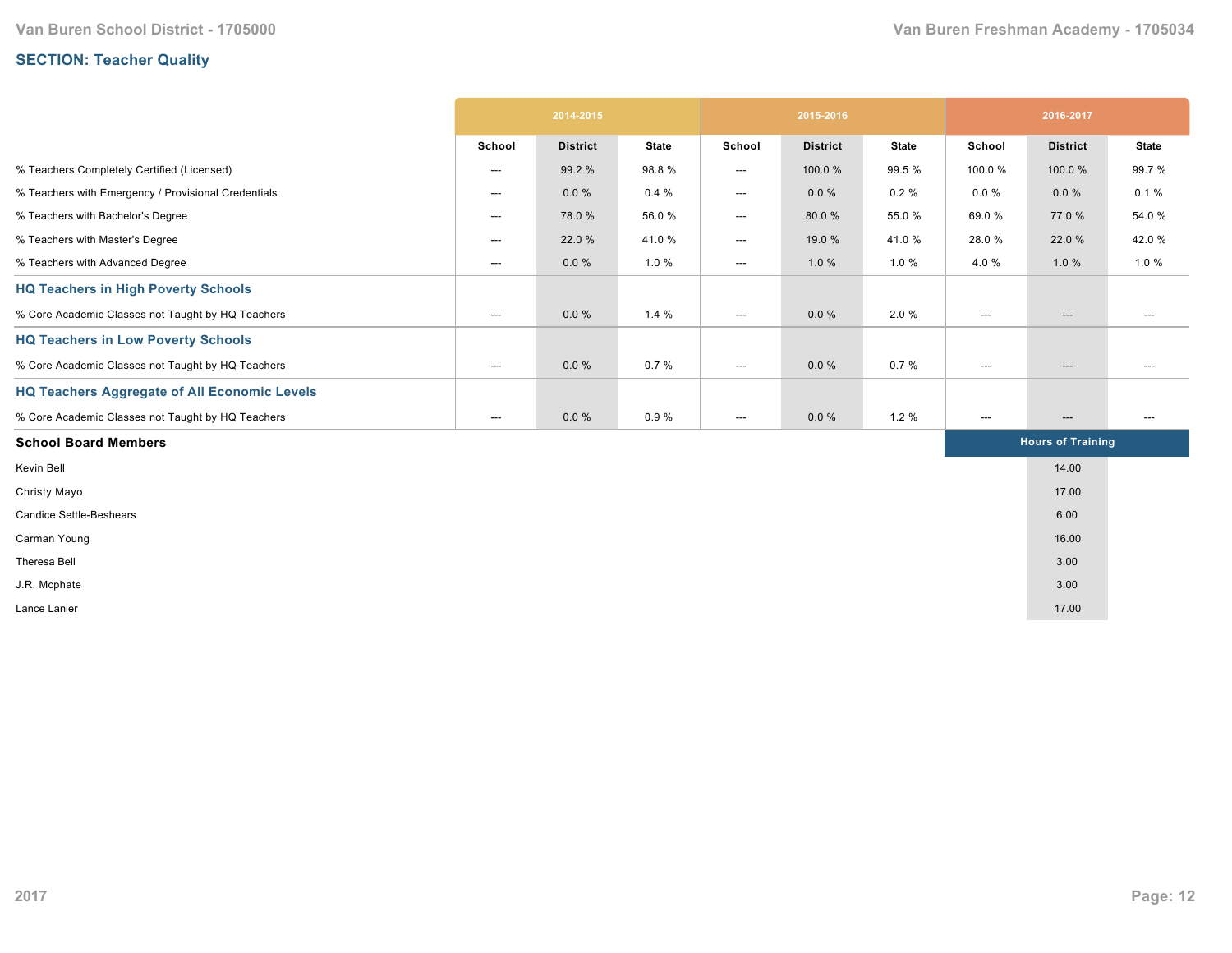#### **SECTION: School Choice**

| 2014-2015 |                 |              |        | 2015-2016       |              | 2016-2017 |                 |              |  |  |
|-----------|-----------------|--------------|--------|-----------------|--------------|-----------|-----------------|--------------|--|--|
| School    | <b>District</b> | <b>State</b> | School | <b>District</b> | <b>State</b> | School    | <b>District</b> | <b>State</b> |  |  |
| ---       | 2.54%           | 2.59 %       | $---$  | 2.54%           | 2.76 %       | 3.51%     | 2.58 %          | 2.88 %       |  |  |

Percent of Students School Choice